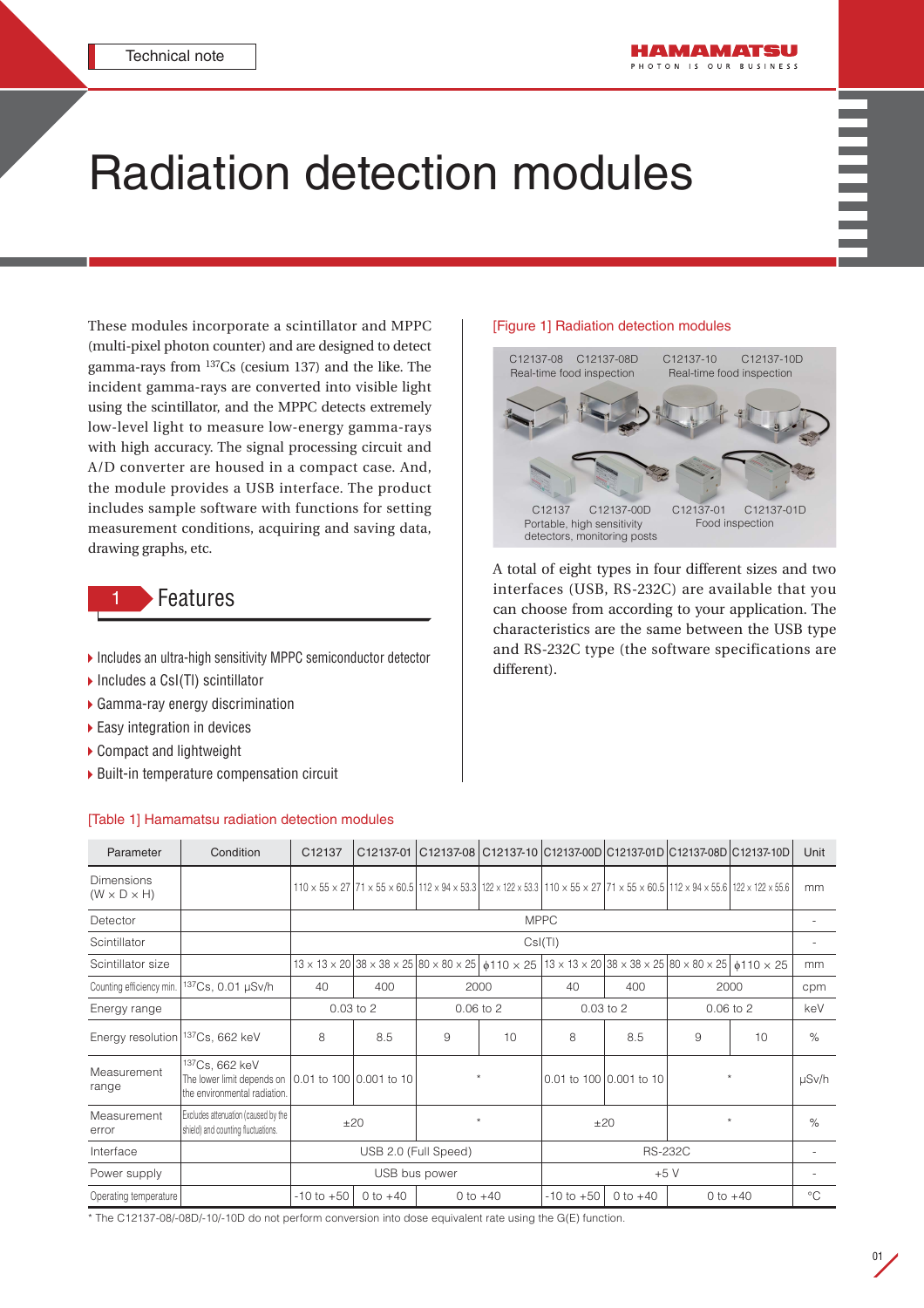## 2 Structure and characteristics

The C12137 series radiation detection modules can acquire energy spectra and therefore can perform energy discrimination. It is known that when 137Cs disintegrates, gamma-rays with energies near 662 keV and 32 keV are emitted. Whether gamma-rays are from 137Cs can be determined by acquiring the energy spectrum from the low-energy gamma-rays at around 30 keV. As the gammarays become lower in energy, the level of light emitted by the scintillator weakens. However, the C12137 series, which uses a high sensitivity MPPC, is able to detect gamma-rays over a wide range from a low energy region around 30 keV to 2 MeV. The low-light-level detection performance of high gain MPPCs also contributes greatly to reducing the measurement time. To reduce the measurement time, the scintillator capacity must be increased to improve the detection efficiency. However, as the scintillator capacity is increased, the level of light that reaches the photosensor is attenuated inside the scintillator, and the lower limit of detection degrades accordingly. This means that the detection of low-energy gamma-rays will become more difficult. The MPPC offers higher gain than the PIN photodiode or APD and makes low-light-level detection possible. Even when it is combined with a large capacity scintillator, low-energy gamma-rays can still be measured.

Note: The lower limit of the energy range of the C12137- 08/10 is 60 keV.



#### [Figure 2] Radiation measurement examples (C12137)

KACCB0337EA

#### [Figure 3] Block diagram



## **>>** Superb temperature stability

The level of emitted light by the scintillator due to incident gamma-rays and the photosensor sensitivity are temperature dependent. This temperature dependence causes a shift in the detection energy when the ambient temperature changes even when gamma-rays with the same energy are incident and leads to measurement errors and hindrance to radionuclide identification. The C12137 series' gamma-ray detector unit employs a structure with high temperature stability as well as a temperature-compensation circuit. Figure 4 illustrates its excellent temperature stability performance against drastic temperature changes. The temperature stability of the radiation detector module is ±5% max. in the ambient temperature range of 0 to +50 °C.

#### [Figure 4] Ambient temperature and detected energy shift (typical example)



## **Easy integration in devices**

Figure 5 shows the cross section of the C12137-01 radiation detection module.

Since the radiation detection module includes a scintillator, photosensor (MPPC), signal processing circuit, interface circuit, and the like in a small case, it can easily be incorporated into portable measuring instruments and in-line measuring instruments.

In the C12137 series, the photosensor MPPC is a small, thin type. The amount of space it takes up is relatively small. The amount of space taken up by the scintillator is predominant. This shows that even though the radiation detection module is small, it can provide high detection efficiency.

Because the radiation detection module is compact, it is advantageous in applications where the radiation dose from the object under measurement is minute. Such applications include inspection of food, beverages, and seafood. In these types applications, the periphery of the detector must be covered with lead to eliminate the